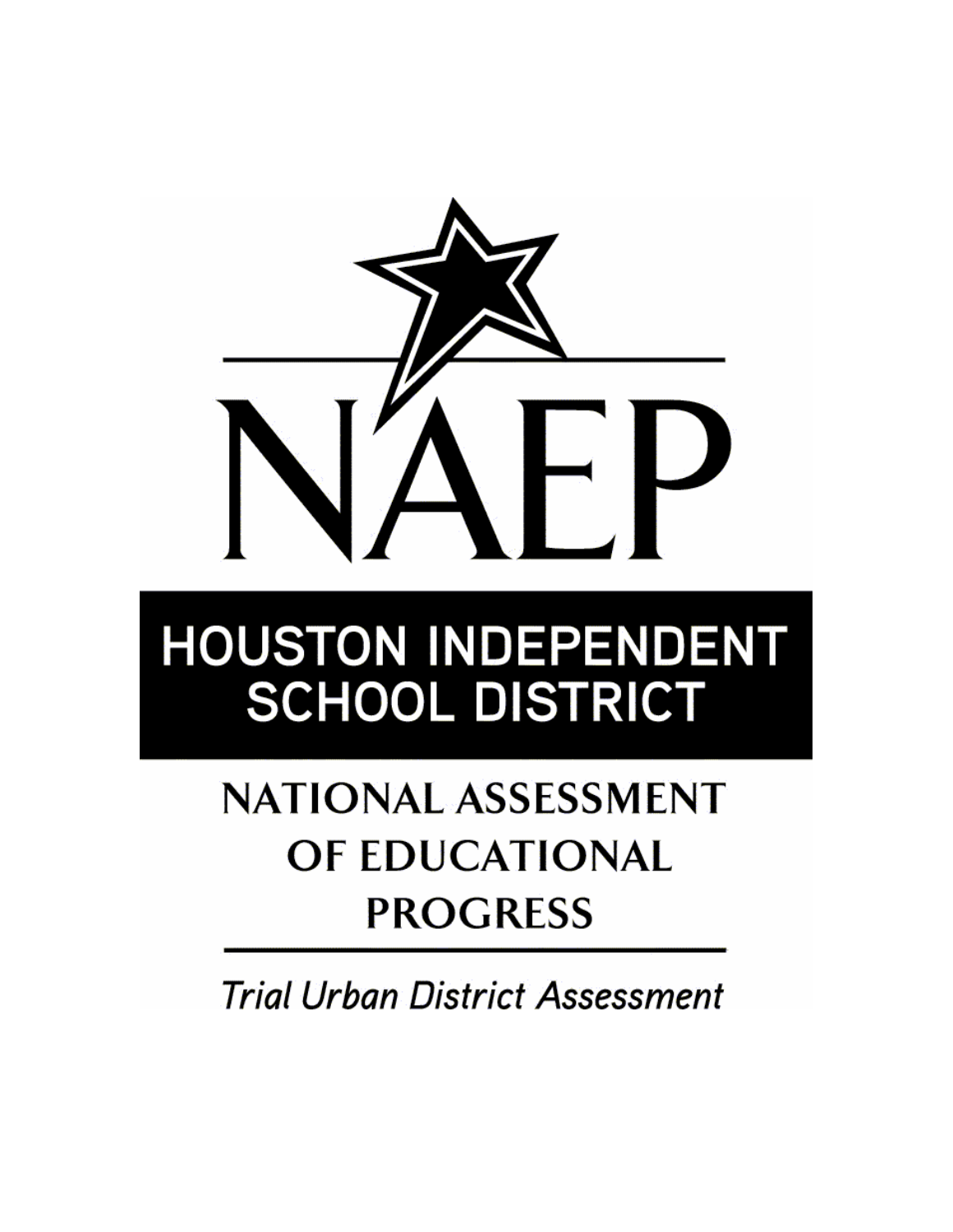#### **MEMORANDUM** April 3, 2008

#### TO: Board Members

FROM: Abelardo Saavedra Superintendent of Schools

#### SUBJECT: **NATIONAL ASSESSMENT OF EDUCATIONAL PROGRESS (NAEP) TRIAL URBAN DISTRICT ASSESSMENT: WRITING 2007 RESULTS**

CONTACT: Carla Stevens, 713-556-6700

The 2007 NAEP writing assessment has been released for the districts that participated in the Trial Urban District Assessment (TUDA) program. NAEP, also known as the Nation's Report Card, is the nation's only federally authorized survey of student achievement in various subject areas. NAEP is administered by the National Center for Education Statistics (NCES), an agency within the U.S. Department of Education's Institute of Education Sciences. The Houston Independent School District (HISD) is one of 11 large urban districts that voluntarily participated in the TUDA.

Student performance on the 2007 NAEP writing assessment is reported by using scale scores, which represent equal units on a continuous scale, using numbers that range from 0 to 300. Also, student performance is reported by using the percentage of students who attained the achievement levels, Basic, Proficient, and Advanced. The National Assessment Governing Board (NAGB) defines the achievement levels as follows:

- *Basic*: denotes partial mastery of prerequisite knowledge and skills that are fundamental for proficient work at each grade. The scale scores 114-172 correspond to the Basic level.
- *Proficient*: represents solid academic performance for each grade assessed. Students reaching this level have demonstrated competency over challenging subject matter, including subject matter knowledge, application of such knowledge to real-world situations, and analytical skills appropriate to the subject matter. The scale scores 173-223 correspond to the Proficient level.
- *Advanced*: signifies superior performance. The scale scores 224-300 correspond to the Advanced level.

The NAEP assesses writing by having students write for three main purposes: narrative, informative, and persuasive. Persuasive writing focuses on exerting an impact on the reader. Narrative discourse emphasizes the writer's experiences, perceptions, and imagination. Writing for informative purposes stresses the subject matter that is being explained.

Results of the 2007 NAEP writing assessment are presented in the following tables and graphs. Due to sampling methods used by NCES, results are only available at the district level and not at the school level. Comparisons were made between ten of the eleven participating districts— Atlanta, Austin, Boston, Charlotte, Chicago, Cleveland, Houston, Los Angeles, New York City, and San Diego—as well as Texas, the nation, and large central cities. The District of Columbia did not meet the minimum sample size; therefore, results were not available. These results present the second administration of the writing assessment for eighth-grade students for the TUDA. Fourth grade students did not participate in 2007.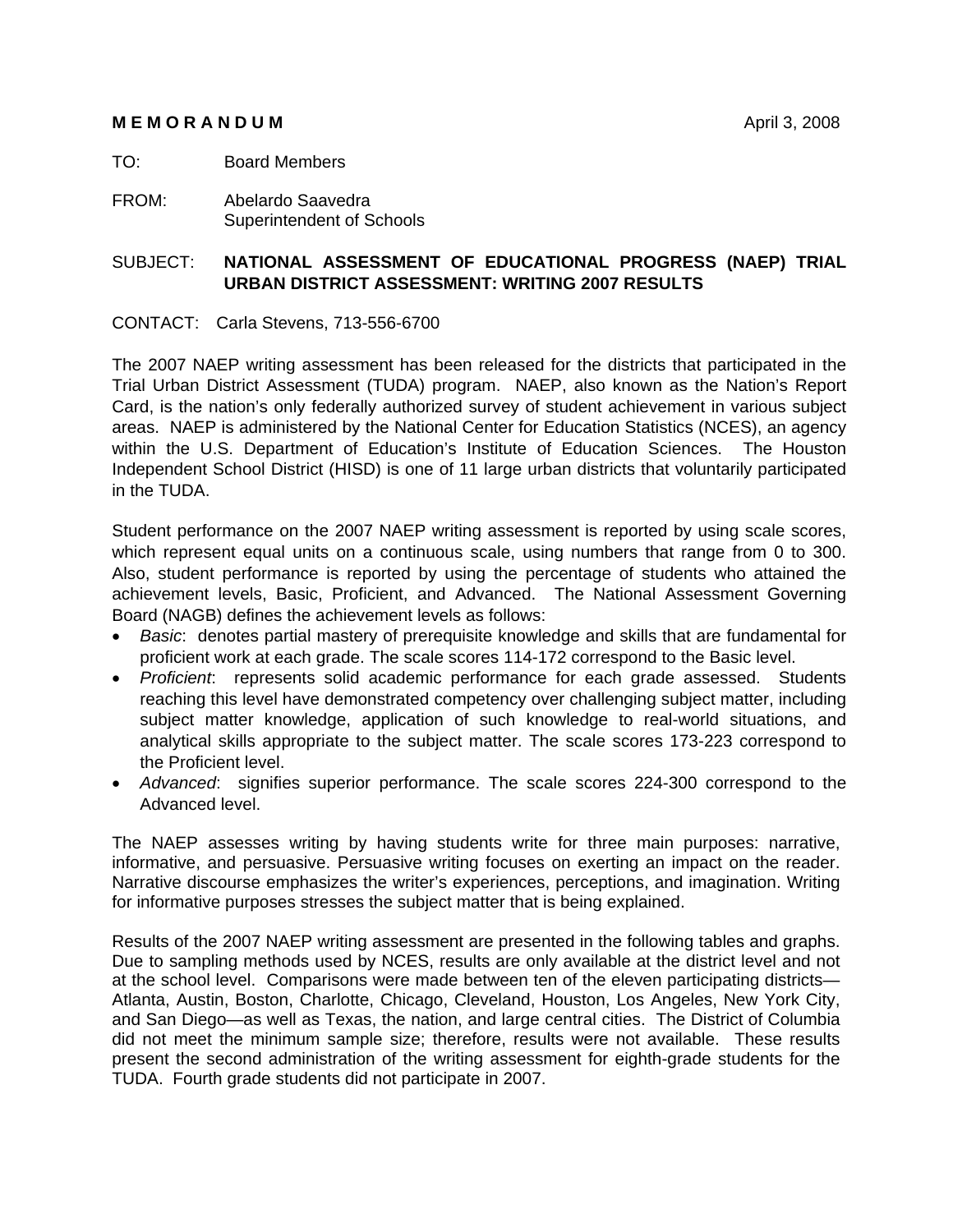#### **NAEP Results for Writing: (Table 1)**

- **Houston eighth-grade students' average scale score for writing increased from 138 in 2002 to 143 in 2007.**
- Houston's eighth-grade students outperformed Cleveland and Los Angeles.
- The percent of Houston eighth-grade students who scored at or above the basic level increased from 74 percent in 2002 to 81 percent in 2007.
- The average writing scale score for Houston's White eighth-grade students decreased from 176 to 171. **However, white eighth-grade students exceeded the scores for the nation, Texas, Large Central Cities and five of the participating districts.**
- **The average writing scale score for Houston's Hispanic eighth-grade students increased from 132 in 2002 to 138 in 2007, exceeding the scores for Large Central Cities and six of the participating districts.** Houston and Boston had the same scale score (See Appendix).
- **Scores for African American eighth-grade students increased from 136 in 2002 to 140 in 2007. This was the same as the score nationwide and in New York City and exceeded the scores of Large Central Cities and four of the participating districts.** (See Appendix).
- **From 2002 to 2007, Houston's Hispanic students increased by 6 scale score points while the state increased by 5 scale score points. Houston decreased the White-Hispanic gap by 11 scale score points going from 44 scale score points in 2002 to 33 scale score points in 2007** (See Appendix)**. The state decreased its White-Hispanic gap by 8 points during the same time.**
- **From 2002 to 2007 Houston's African American students increased by 4 scale score points while the state increased by 2 scale score points. During that same time period, Houston decreased the White-Black gap by 9 scale score points while Texas' gap decreased by 5 scale score points (see Appendix).**

#### **NAEP Sample/Exclusions: (Table 2)**

- For 2007, 1,889 eighth-grade students were tested in writing compared to 1,109 in 2002.
- The district's exclusion rate for eighth graders with disabilities (SD) or English language learners (ELL) on the writing test remained the same at 8 percent from 2002 to 2007.

Abel de Geovedrand

**Attachments** 

c: Superintendent's Direct Reports Regional Superintendents Kelly Trlica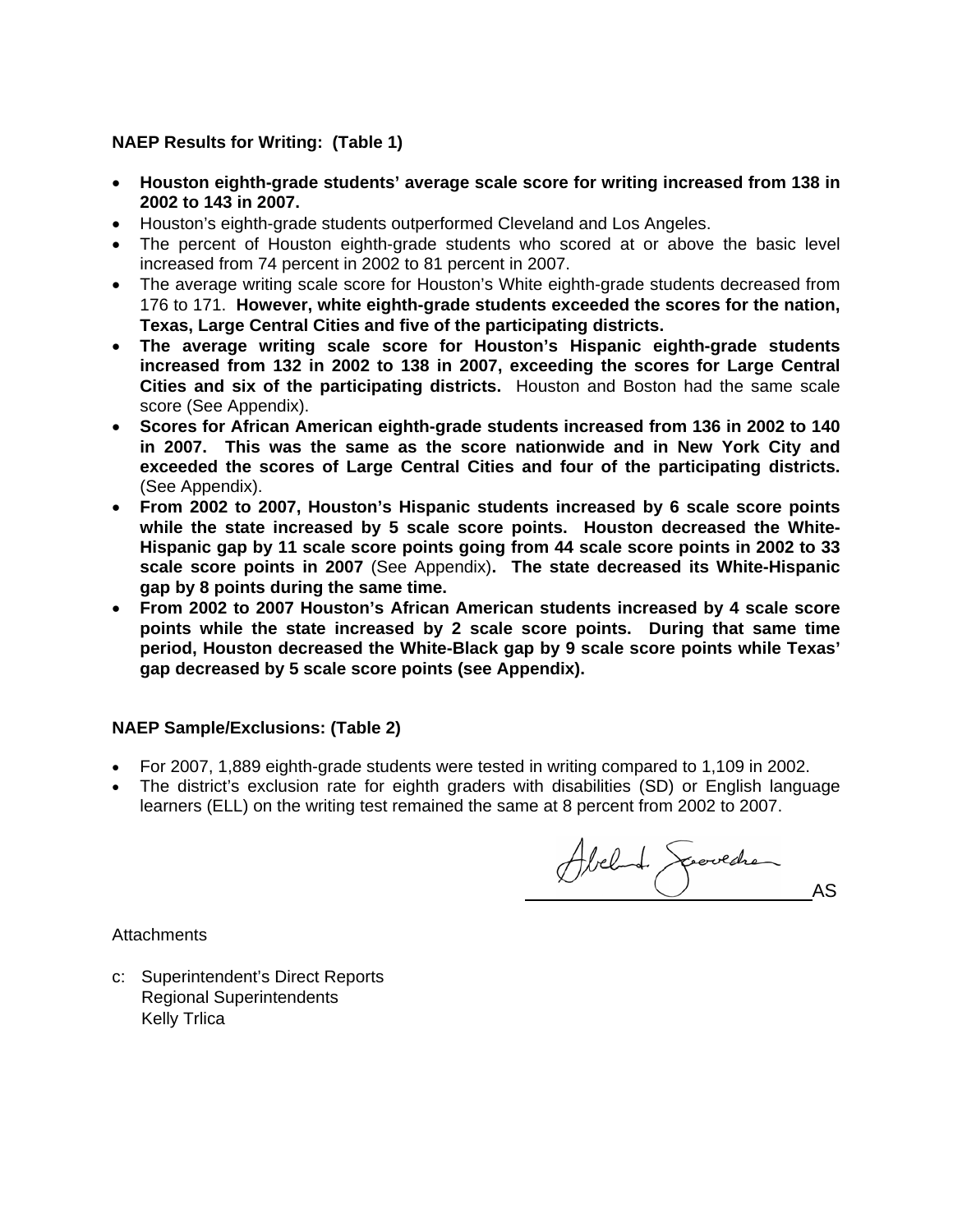#### **NAEP Writing: 2002 and 2007**

|                      | <b>Scale Scores</b><br>$(0 - 300)$ |      | At or Above Basic<br>(Percentage of Students) |      | <b>At or Above Proficient</b><br>(Percentage of Students) |      |
|----------------------|------------------------------------|------|-----------------------------------------------|------|-----------------------------------------------------------|------|
|                      | 2002                               | 2007 | 2002                                          | 2007 | 2002                                                      | 2007 |
| Nation               | 152                                | 154  | 84                                            | 88   | 30                                                        | 31   |
| Texas                | 152                                | 151  | 83                                            | 85   | 31                                                        | 26   |
| Large Central City   | 139                                | 145  | 73                                            | 81   | 19                                                        | 22   |
| <b>Houston</b>       | 138                                | 143  | 74                                            | 81   | 19                                                        | 18   |
| Atlanta              | 130                                | 145  | 68                                            | 83   | 9                                                         | 19   |
| Austin               | $+$                                | 146  | $^{+}$                                        | 78   | $+$                                                       | 26   |
| <b>Boston</b>        | $+$                                | 149  | $^{+}$                                        | 83   | $+$                                                       | 25   |
| Charlotte            | $^{+}$                             | 155  | $^{+}$                                        | 88   | $^{+}$                                                    | 31   |
| Chicago              | 136                                | 146  | 72                                            | 83   | 15                                                        | 23   |
| Cleveland            | $^{+}$                             | 133  | $^{+}$                                        | 77   | $^{+}$                                                    | 9    |
| District of Columbia | 128                                |      | 66                                            |      | 10                                                        |      |
| Los Angeles          | 128                                | 137  | 64                                            | 77   | 10                                                        | 13   |
| New York City        | —                                  | 146  | $\overline{\phantom{m}}$                      | 80   |                                                           | 25   |
| San Diego            | $+$                                | 147  | $^{+}$                                        | 79   | $^{+}$                                                    | 27   |

**Table 1:** NAEP Eighth-Grade Writing Assessment Results by Scale Scores and Percentage of Students At or Above Basic and Proficient Levels: 2002 and 2007

+Did not participate

–Not Available

"Large Central City" includes nationally representative public schools located in large central cities (population 250,000 or more) within metropolitan statistical areas.

#### **NAEP Sample/Exclusions: 2002 and 2007**

**Table 2**: Percentage of Identified and Excluded Students with Disabilities (SD) and English Language Learners (ELL): 2002 and 2007 Writing Assessment

|                       | 2002  | 2007  |
|-----------------------|-------|-------|
| <b>TUDA Sample</b>    | 1,109 | 1,889 |
| SD/ ELL Identified    | 27%   | 22%   |
| SD/ ELL Excluded      | 8%    | 8%    |
| SD Identified         | 15%   | 12%   |
| <b>SD Excluded</b>    | 5%    | 5%    |
| <b>ELL Identified</b> | 18%   | 13%   |
| <b>ELL Excluded</b>   | 5%    | 4%    |
|                       |       |       |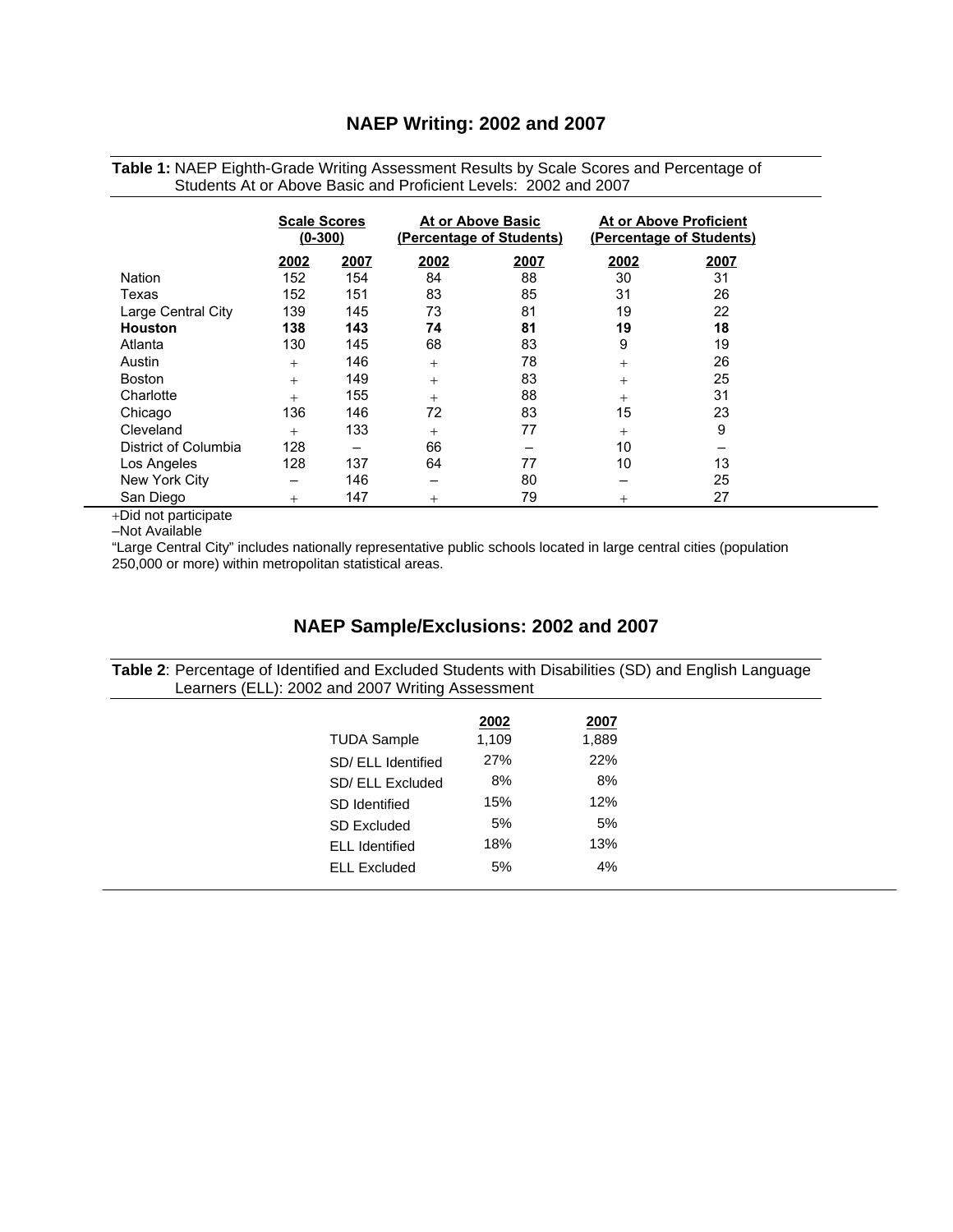## **Appendix Grade 8 Writing**



# **HOUSTON INDEPENDENT SCHOOL DISTRICT**

## **NATIONAL ASSESSMENT** OF EDUCATIONAL **PROGRESS**

**Trial Urban District Assessment**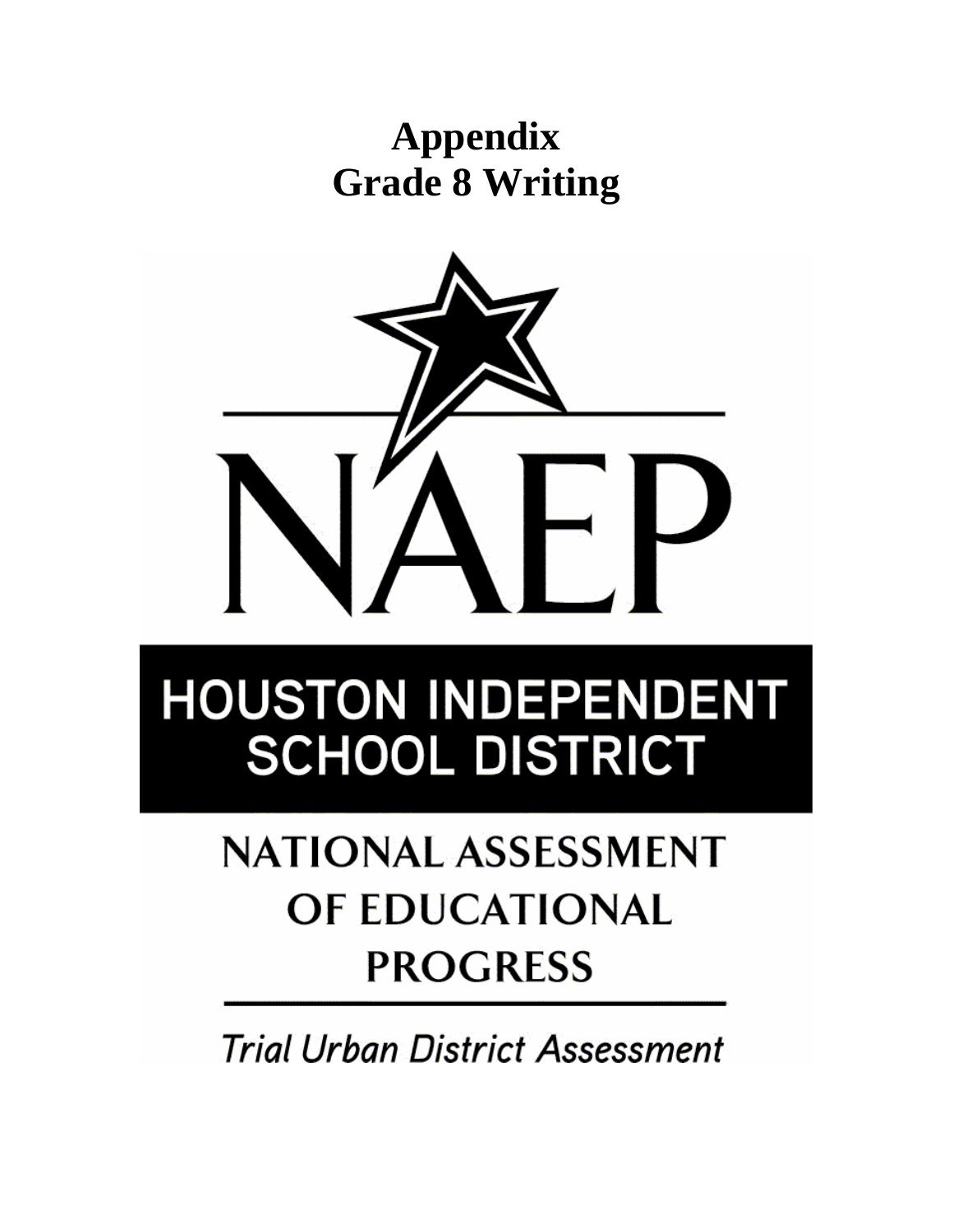**Overall ─ Writing 2007 ─ Grade 8**

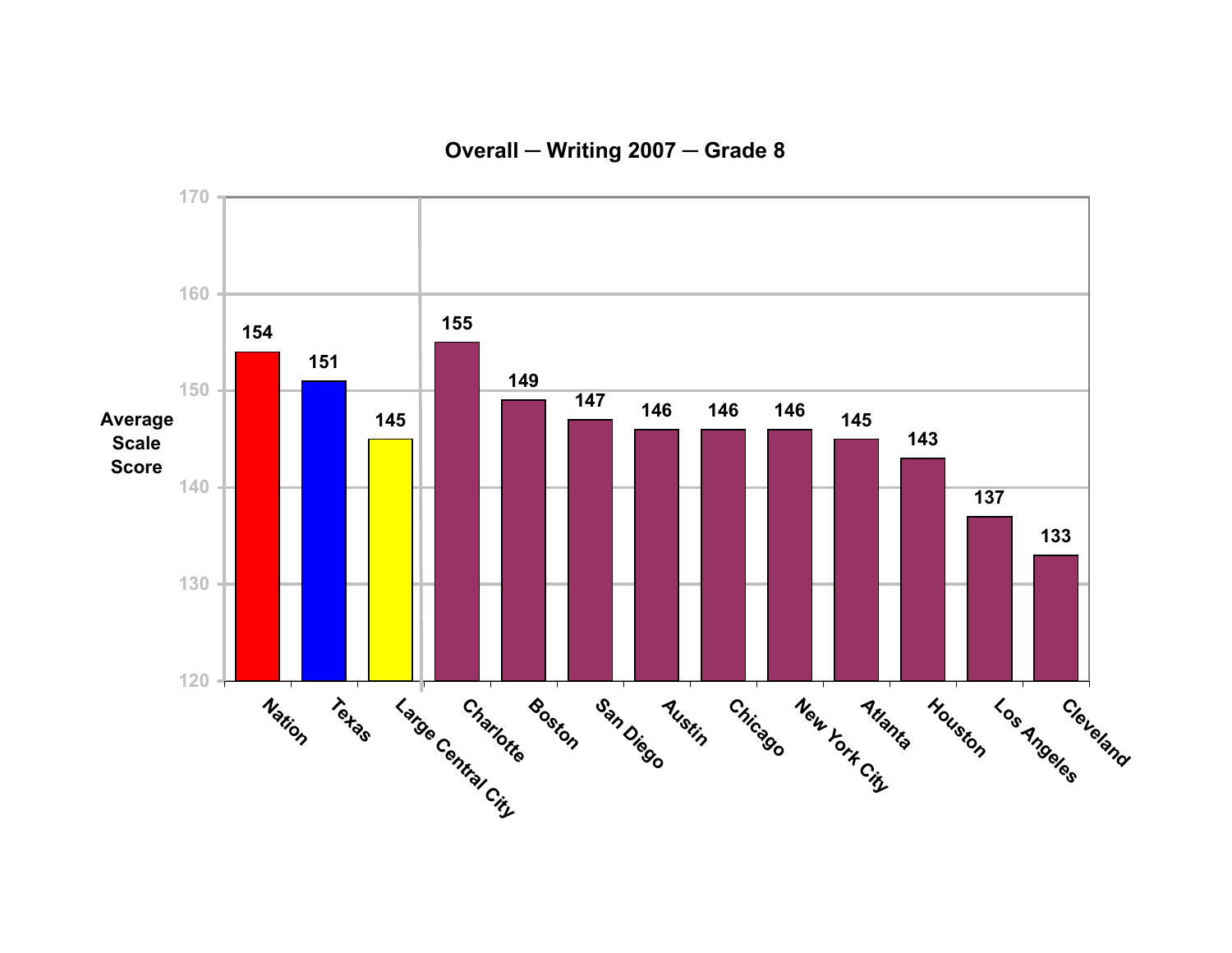

**White Students ─ Writing 2007 ─ Grade 8**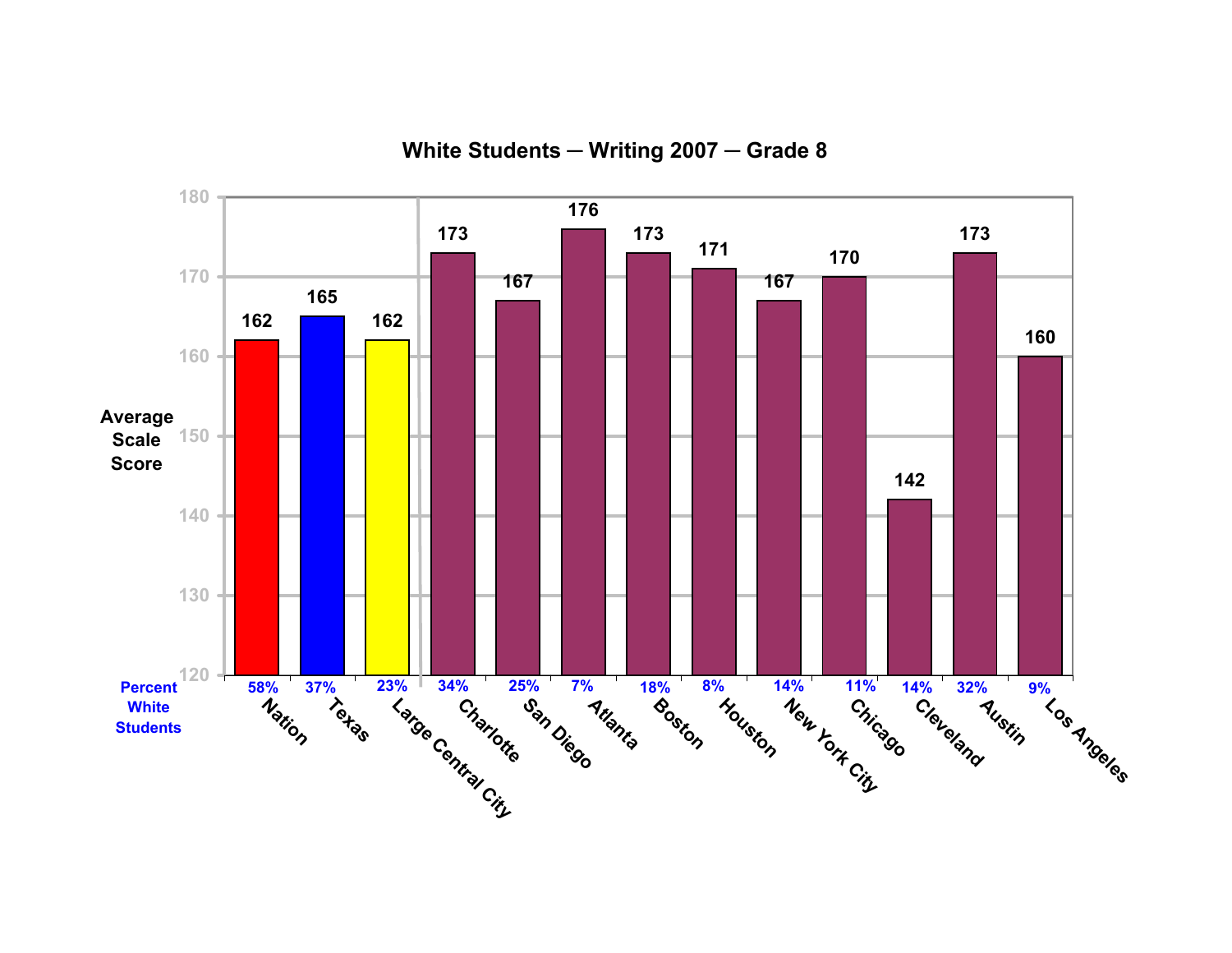### **Hispanic Students ─ Writing 2007 ─ Grade 8**

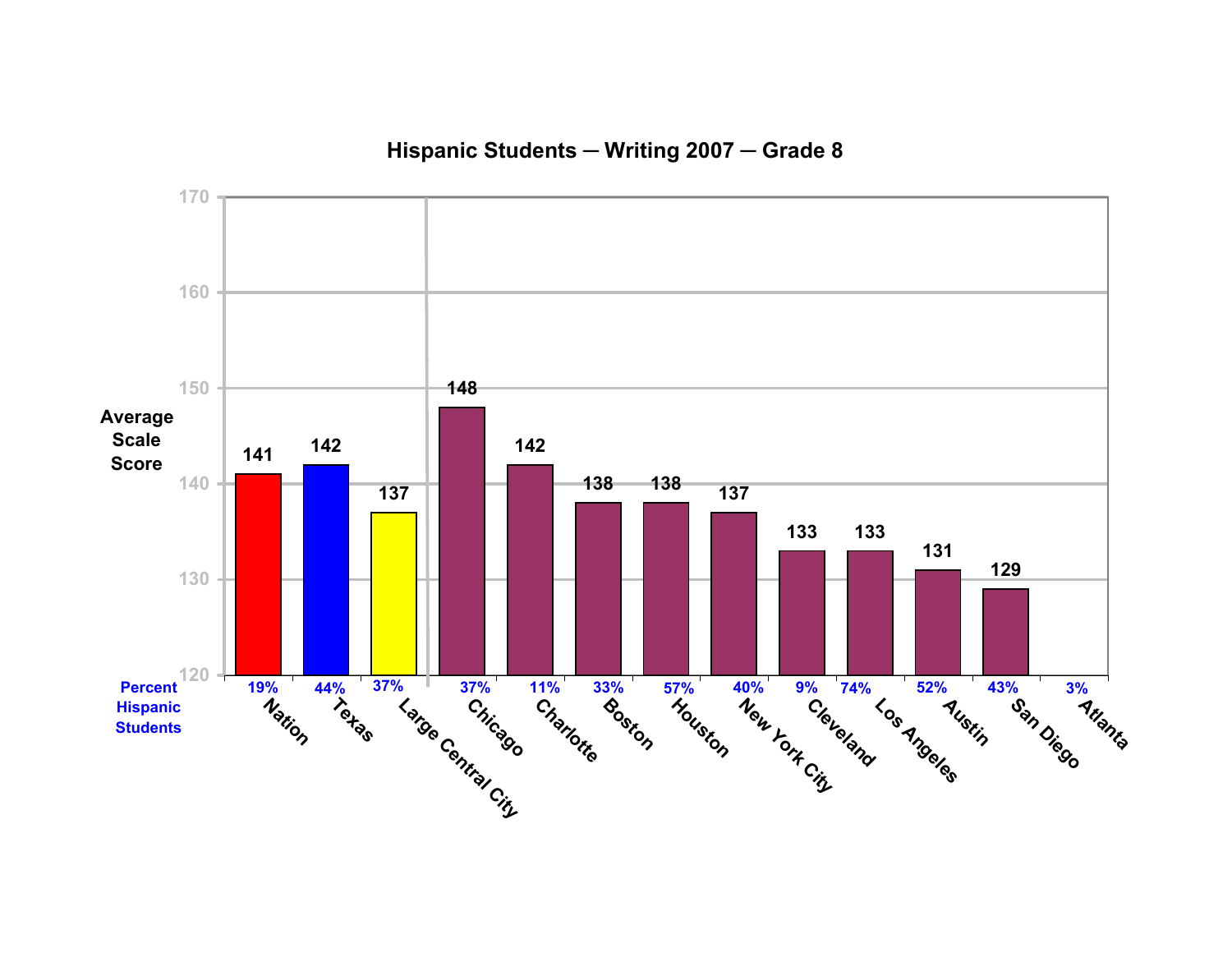### **Black Students ─ Writing 2007 ─ Grade 8**

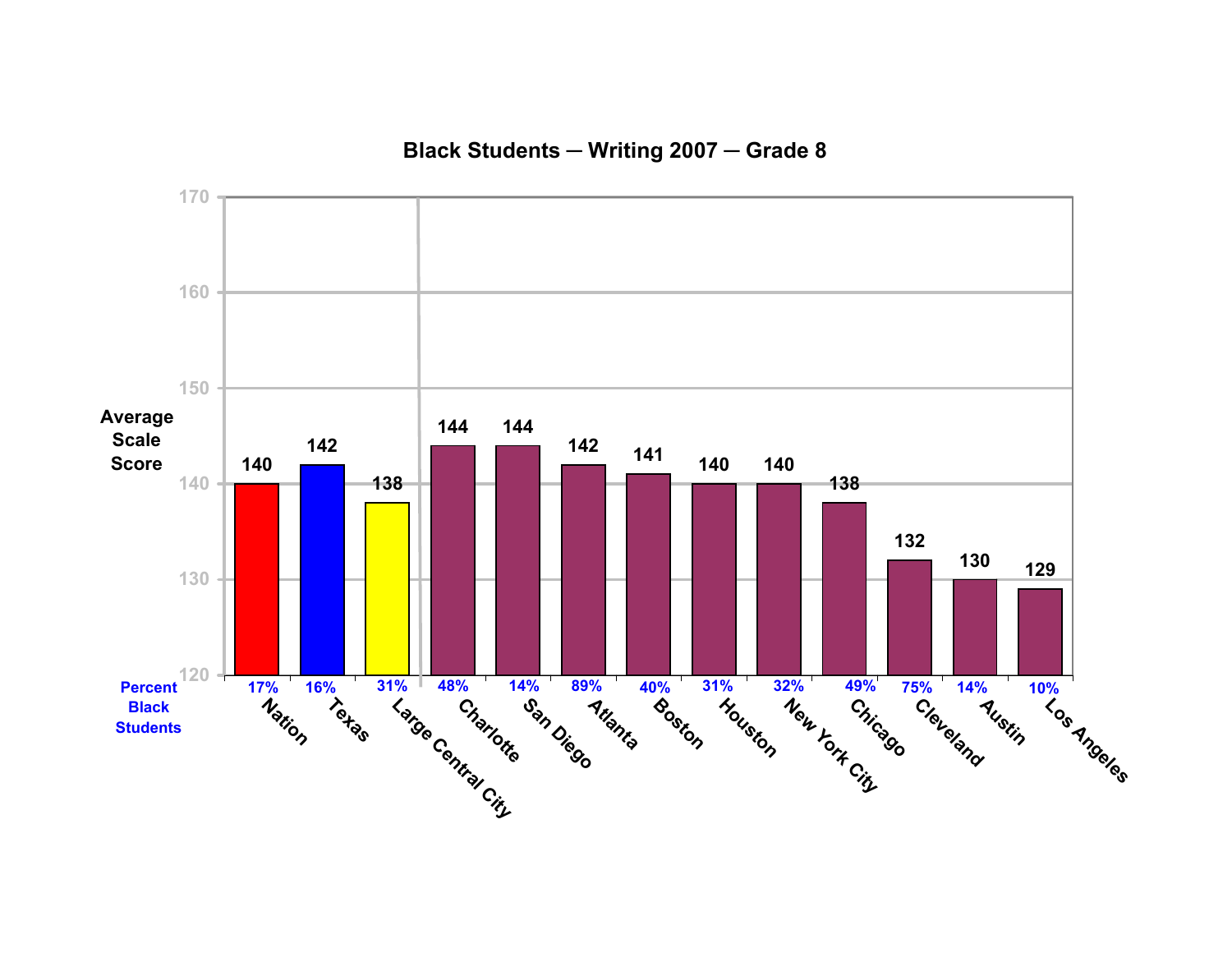

### **Houston NAEP Writing - Grade 8 - 2007**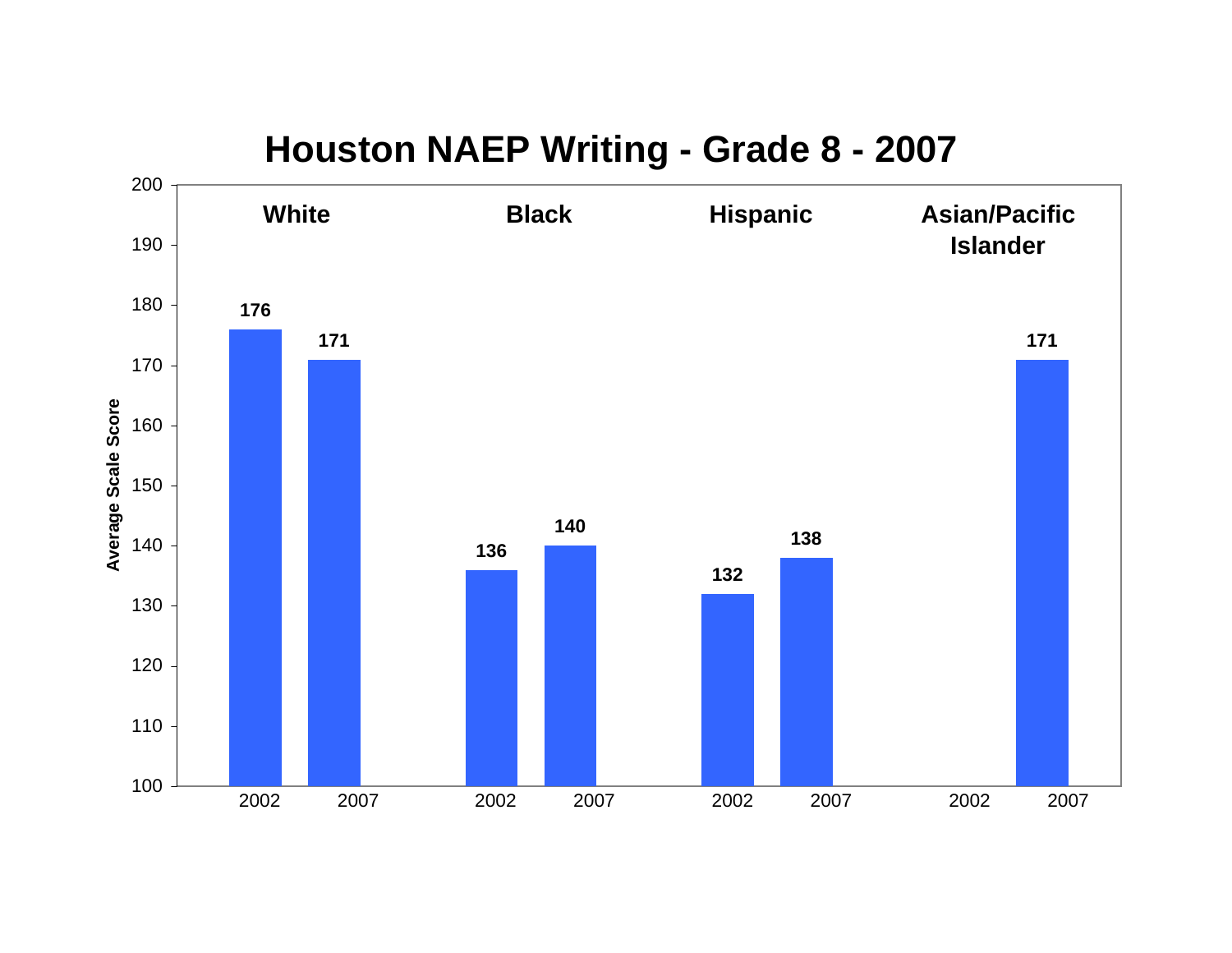

NOTE: The NAEP Writing scale ranges from 0 to 300. Observed differences are not necessarily statistically significant.

SOURCE: U.S. Department of Education, Institute of Education Sciences, National Center for Education Statistics, National Assessment of Educational Progress (NAEP), 2002 and 2007 Writing Assessments.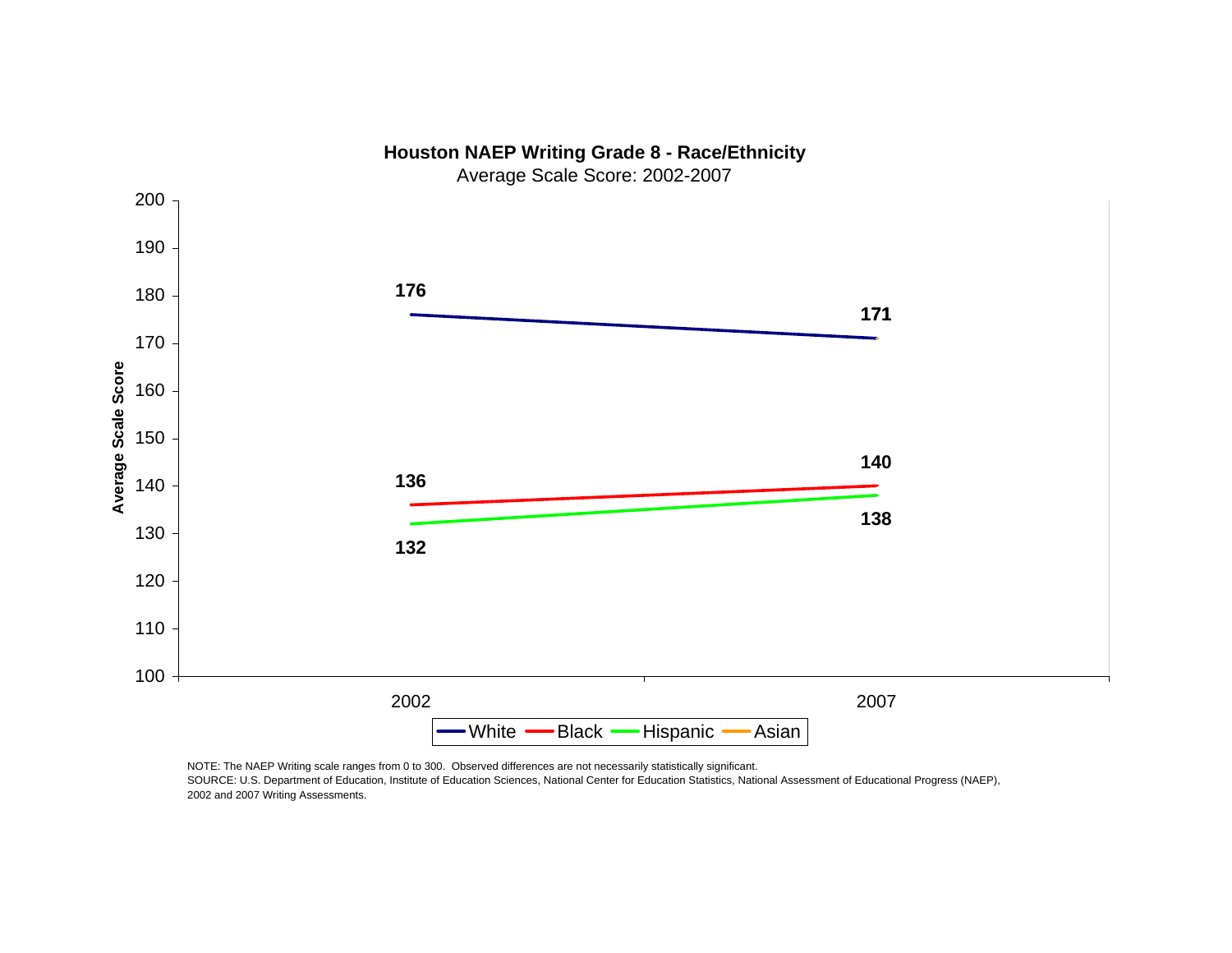### **NAEP Writing - Grade 8 - 2007**

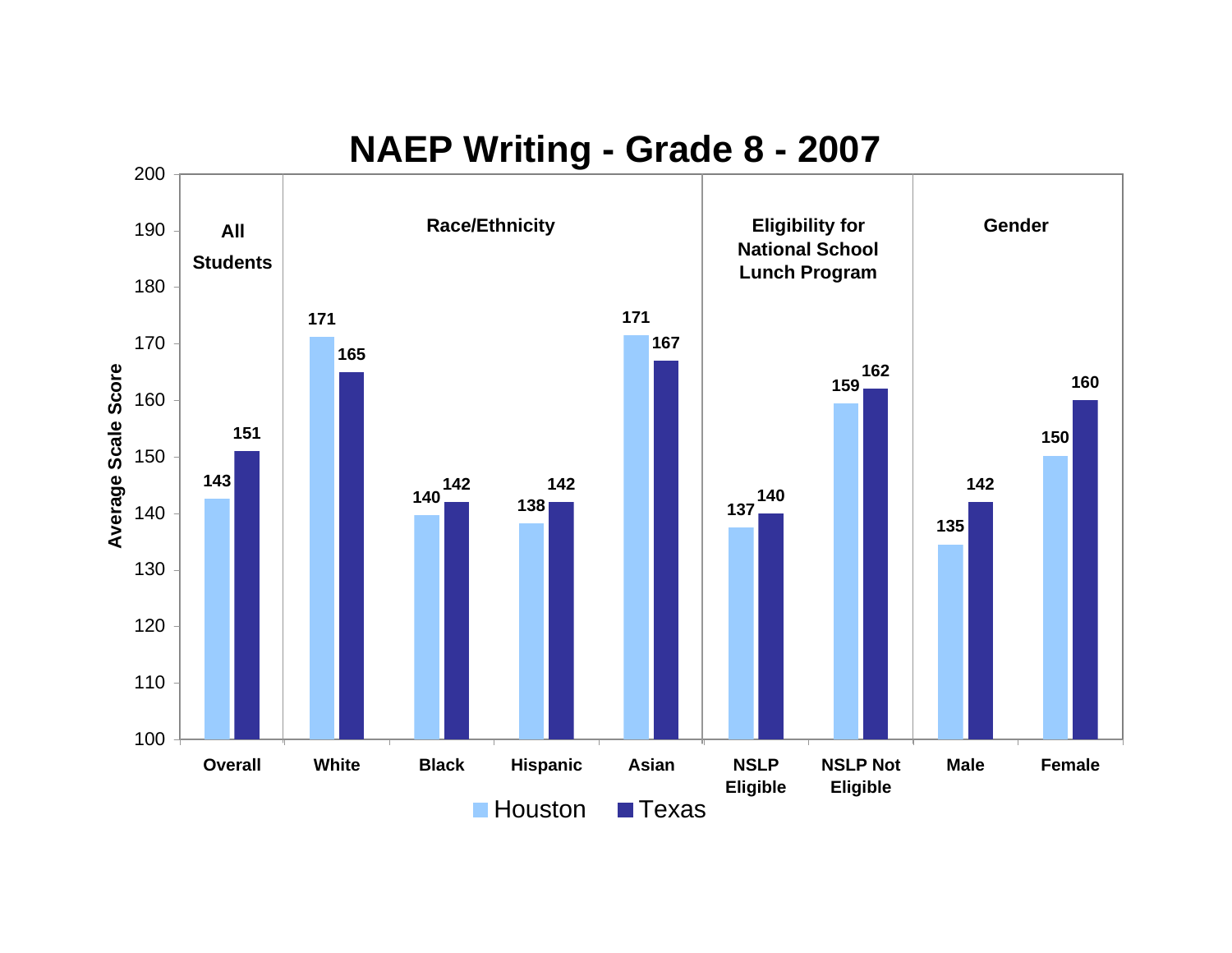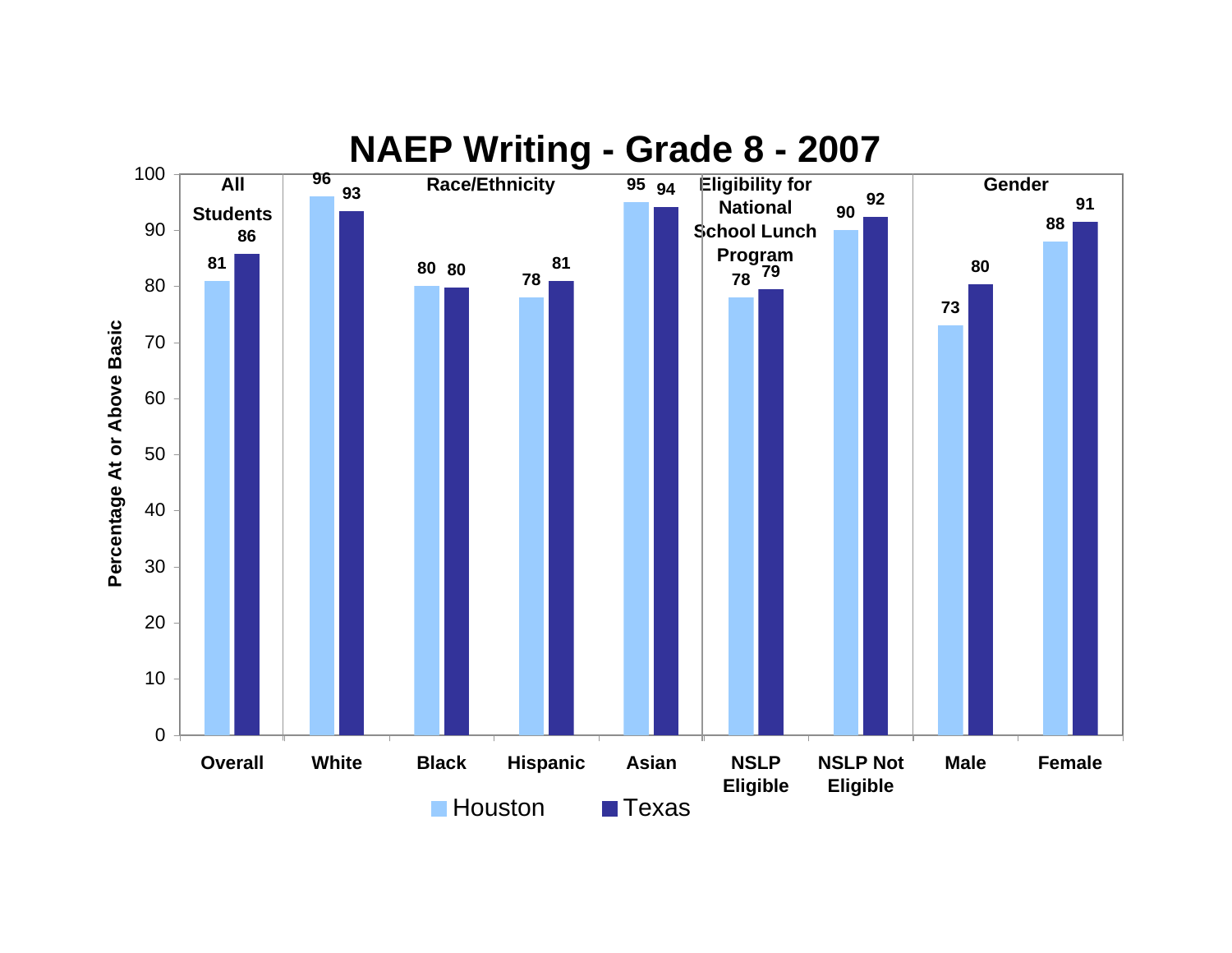**NAEP Writing Grade 8 White - Hispanic Gaps** Average writing scale scores and score gaps for White - Hispanic students, grade 8: 2002-2007



NOTE: The NAEP Writing scale ranges from 0 to 300. Observed differences are not necessarily statistically significant. SOURCE: U.S. Department of Education, Institute of Education Sciences, National Center for Education Statistics, National Assessment of Educational Progress (NAEP), 1998, 2002 and 2007 Writing Assessments.